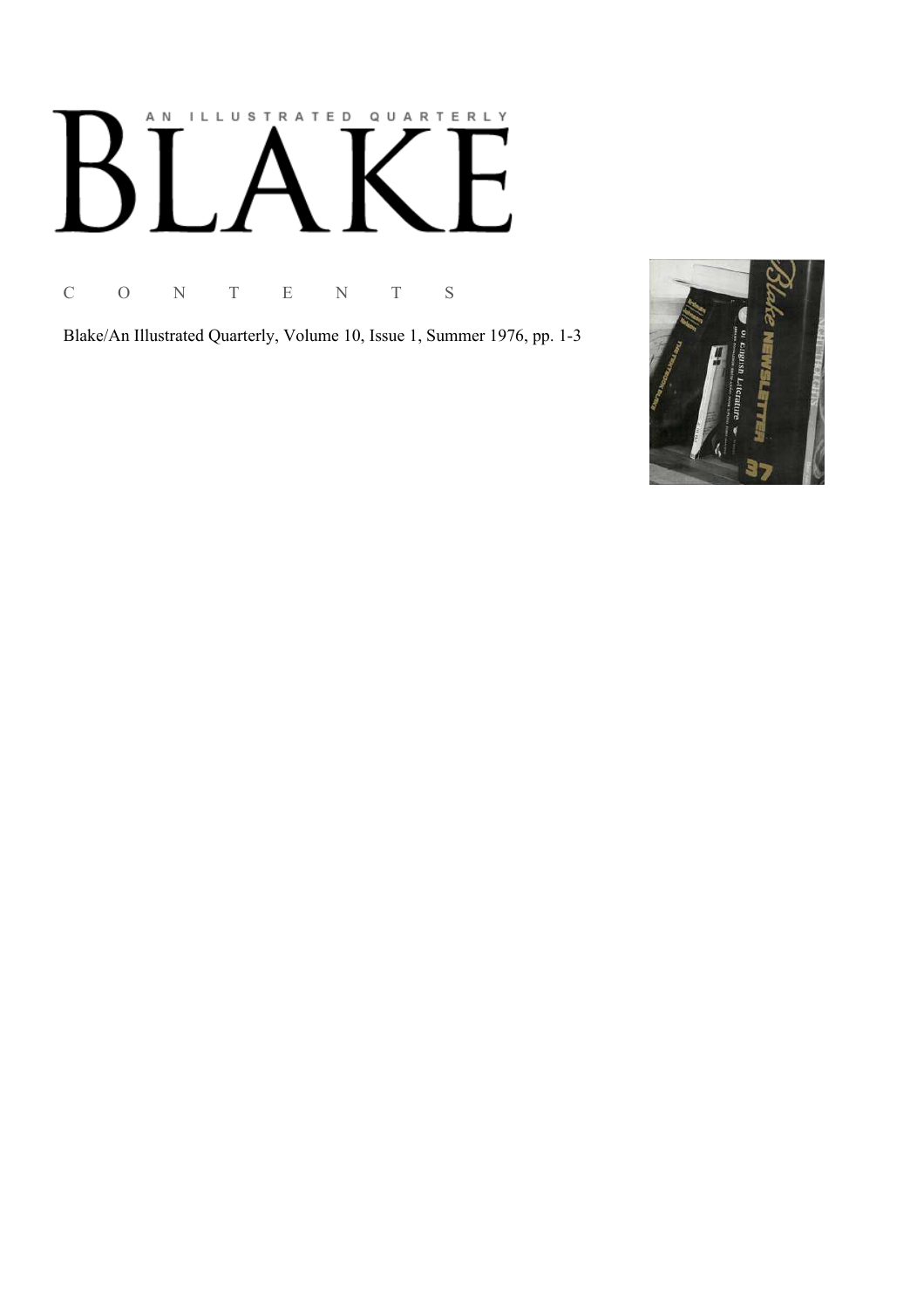# **ABRAMS · DOMALDSON · SMITH · ADAMS · MONK · LIPKING · FORD · DAICHES** oi English Literature

T

Morris

 $\frac{1}{\sqrt{2}}$ 

**TARAY** 

STUTIS ARLINA

U. III. III

OELL

 $\frac{1}{10173}$ 

1745

**Card Card** 

No. of the Column St.

 $\Box$ 

5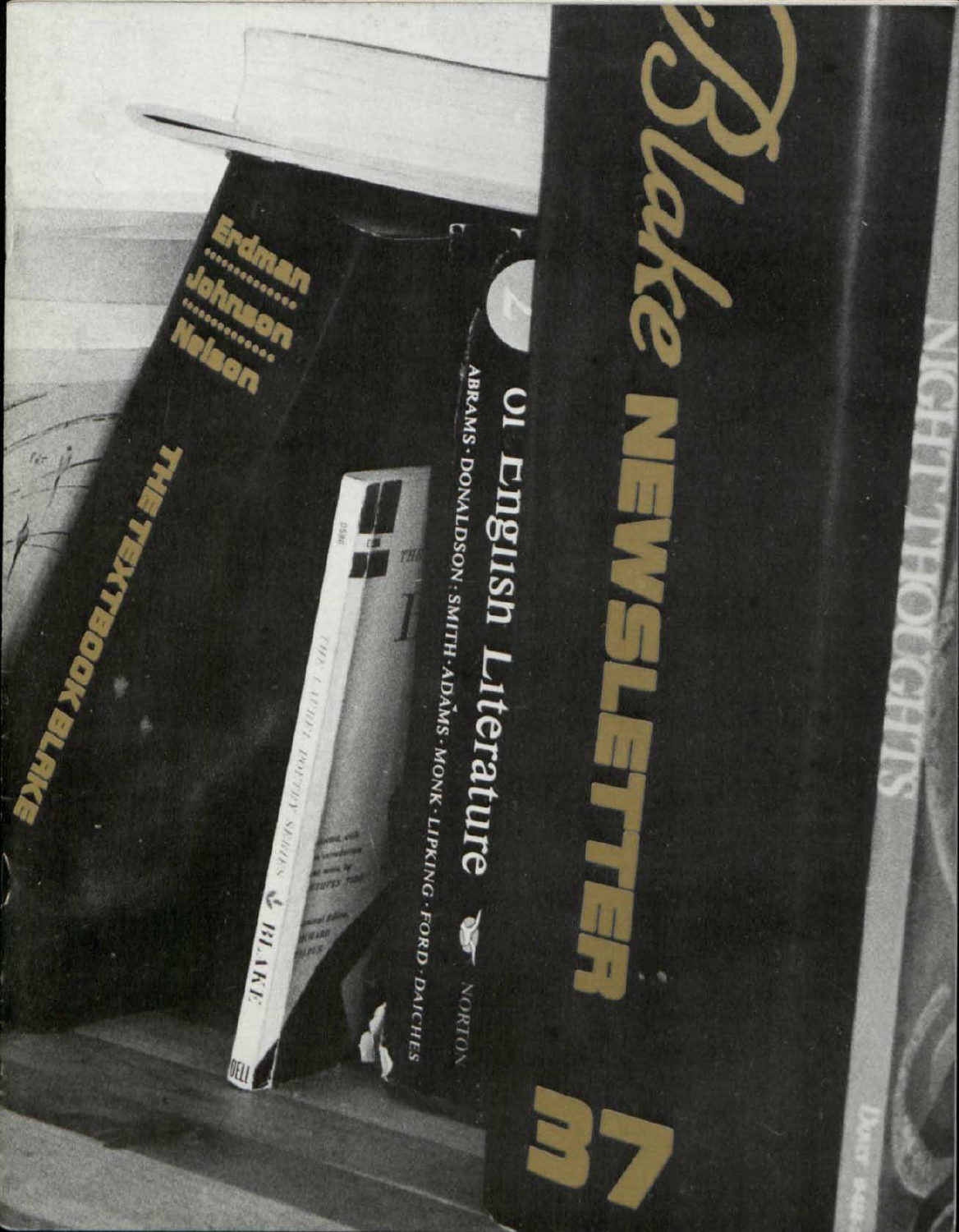# CONTENTS

CONCINE

### **News News**<br>1976 MLA Blake Seminar, Santa Barbara<br>Conference, Frost's KPEK *Island*, Golgonuoza The Textbook Blake Choosing Textbooks for Blake Courses A Survey The Bravery of William Blake by David Erman  $59$ **Minute Particulars** Blake Anthologies by J. Walter Nelson yampire Bats & Blake's Spectre by James Bogan 35 "The Very William Blake of Living Landscape ask. calvert's "Lady & the Pooks" & Cornish Stenes by Raymond Lister **Discussion** 三度 **Pinel's Motto**": Likely & Unlikely Sources by<br>**Michael Tolley** and Michael Ferber Copyright @1976 by Morris Faves & Morton D. Paley 36

## **CONTRIBUTORS**

James Bogan teaches poetry to engineers at the university of Missouri-for the traveler new to that region. He is a crosscountry loper.

Martin Butlin is Keeper of the British Gollection at the Tate<br>Gallery, London, and a specialist in the work of Blake and<br>Turner. He has recently completed a detailed catalogue of<br>Blake's paintings, drawings, and color prin

David V. Erdman is Professor of English at the State University<br>of New York at Stony Brook and Director of Publications at<br>the New York Public Library The worries about sufficient funds

Michael Ferber, an Assistant Professor at Yale, wrote his<br>dissertation on "Religion and Politics in William Blake" at<br>Harvard, "Blake's The, and the Bride of Christ" is furthcoming

Mary Lynn Johnson of Georgia State University has published<br>writeles and reviews on Blake, Wordsworth, Coleridge, and Keats.<br>Edition of Blake, to be published in 1977.

Raymond Lister is Senior Research Fellow of Wolfson College, Raymond Lister<br>Cambridge, Chairman of the Hoard of Governors of the Federation<br>of British Artists, and President of the Royal Society of Miniature Painters, Sculptors and Gravers,